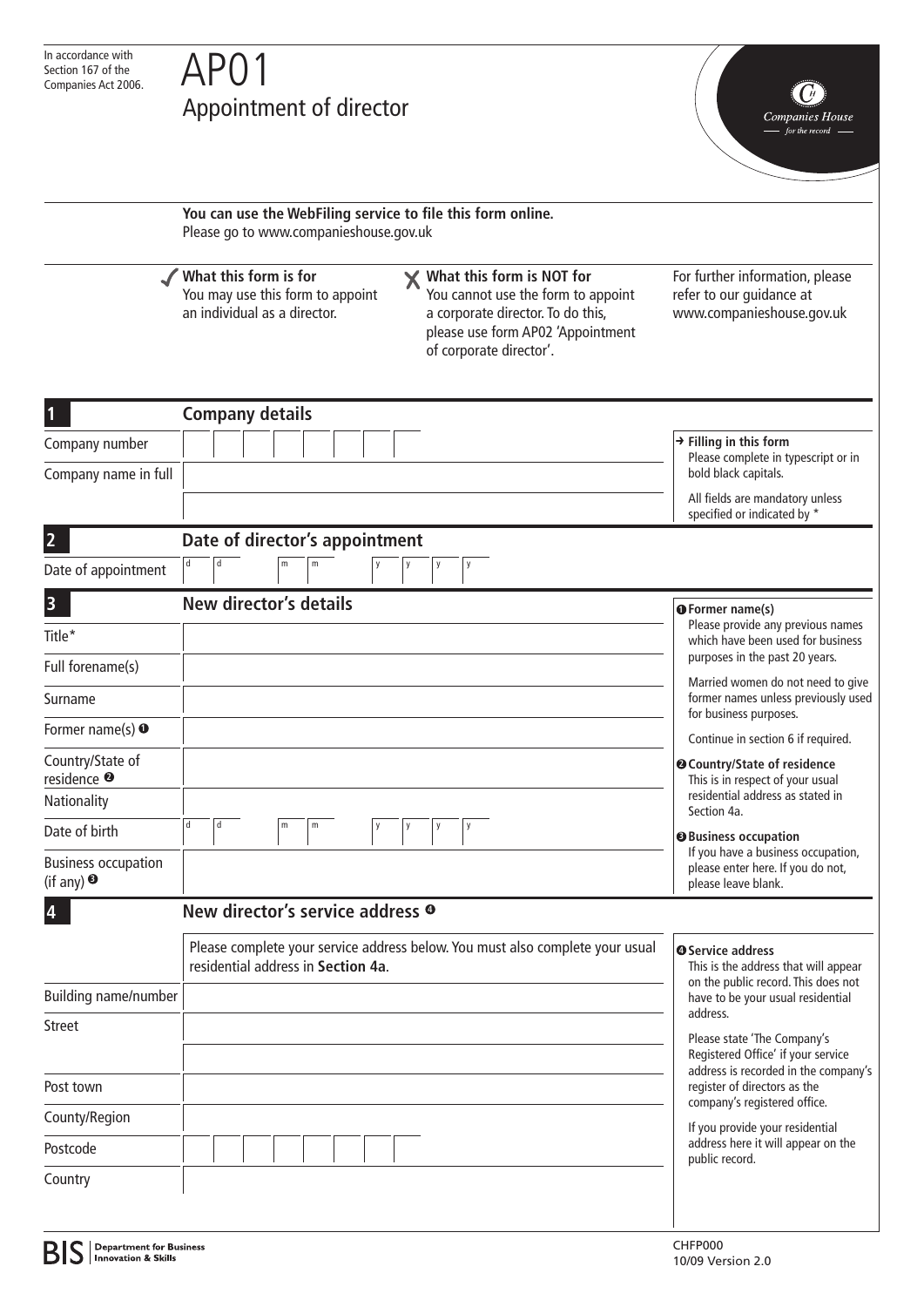# $AP<sub>01</sub>$ Appointment of director



#### This page is not shown on the public record **Do not cover this barcode 4a New director's usual residential address 1** Please complete your usual residential address below.**New director's usual residential 1 address** Please state 'Same as service Building name/number address' in this section if your usual residential address is recorded in Street the company's register of director's residential addresses as 'Same as service address'. You cannot state 'Same as service Post town address' if your service address has been stated in Section 4 as 'The County/Region Company's Registered Office'. You will need to complete the address Postcode in full. Country This address cannot be a PO Box, DX or LP (Legal Post in Scotland) number. Section 243 of Section 243 exemption **2** Companies Act 2006 Only tick the box below if you are in the process of applying for, or have been **2** If you are currently in the process of granted, exemption by the Registrar from disclosing your usual residential applying for, or have been granted, address to credit reference agencies under section 243 of the Companies a section 243 exemption, you may Act 2006. wish to check you have not entered your usual residential address in П Section 4 as this will appear on the public record. **Different postal address:** If you are applying for, or have been granted, a section 243 exemption, please post this whole form to the different postal address below: The Registrar of Companies, PO Box 4082, Cardiff, CF14 3WE. Where you are applying for a section 243 exemption with this notice, the application and this form must be posted together. **X**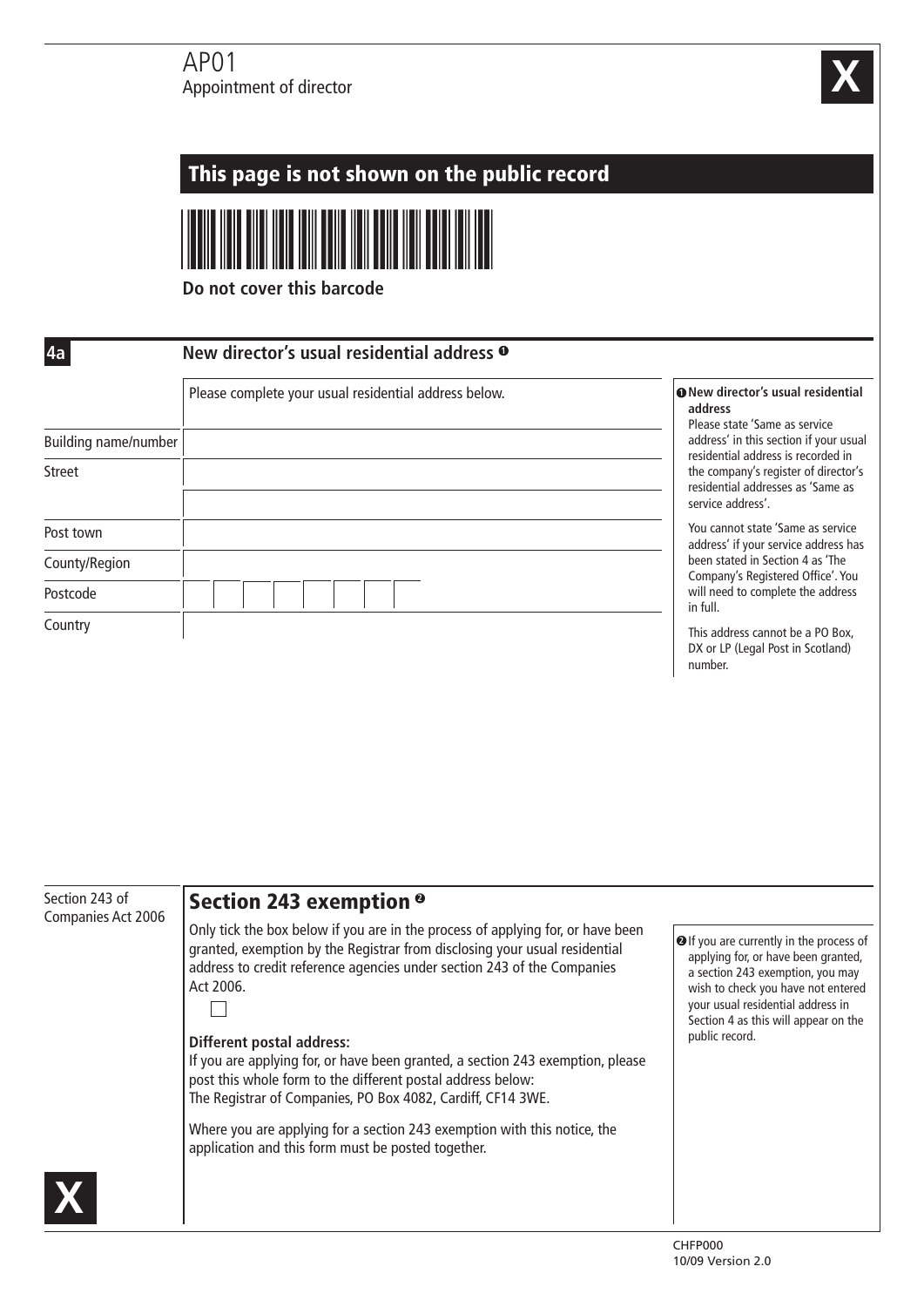# AP01 Appointment of director

| 5                           | <b>Signatures</b>                                                                                                                                                                                                                                                  |                                                                                                                                                                                                                                                                                         |
|-----------------------------|--------------------------------------------------------------------------------------------------------------------------------------------------------------------------------------------------------------------------------------------------------------------|-----------------------------------------------------------------------------------------------------------------------------------------------------------------------------------------------------------------------------------------------------------------------------------------|
|                             | I consent to act as director of the above named company.                                                                                                                                                                                                           | <b>O</b> Societas Europaea                                                                                                                                                                                                                                                              |
| New director's<br>signature | Signature<br>X<br>Χ                                                                                                                                                                                                                                                | If the form is being filed on behalf<br>of a Societas Europaea (SE) please<br>delete 'director' and insert details<br>of which organ of the SE the person<br>signing has membership.<br><sup>O</sup> Person authorised<br>Under either section 270 or 274 of<br>the Companies Act 2006. |
| Authorising signature       | Signature<br>Χ<br>Χ                                                                                                                                                                                                                                                |                                                                                                                                                                                                                                                                                         |
|                             | This form may be signed and authorised by:<br>Director <sup>O</sup> , Secretary, Person authorised <sup>O</sup> , Administrator, Administrative<br>Receiver, Receiver, Receiver manager, Charity commission receiver and manager,<br>CIC manager, Judicial factor. |                                                                                                                                                                                                                                                                                         |
| $6\phantom{1}$              | Additional former names (continued from Section 3)                                                                                                                                                                                                                 |                                                                                                                                                                                                                                                                                         |
| Former names <sup>®</sup>   |                                                                                                                                                                                                                                                                    | <b>O</b> Additional former names<br>Use this space to enter any<br>additional names.                                                                                                                                                                                                    |